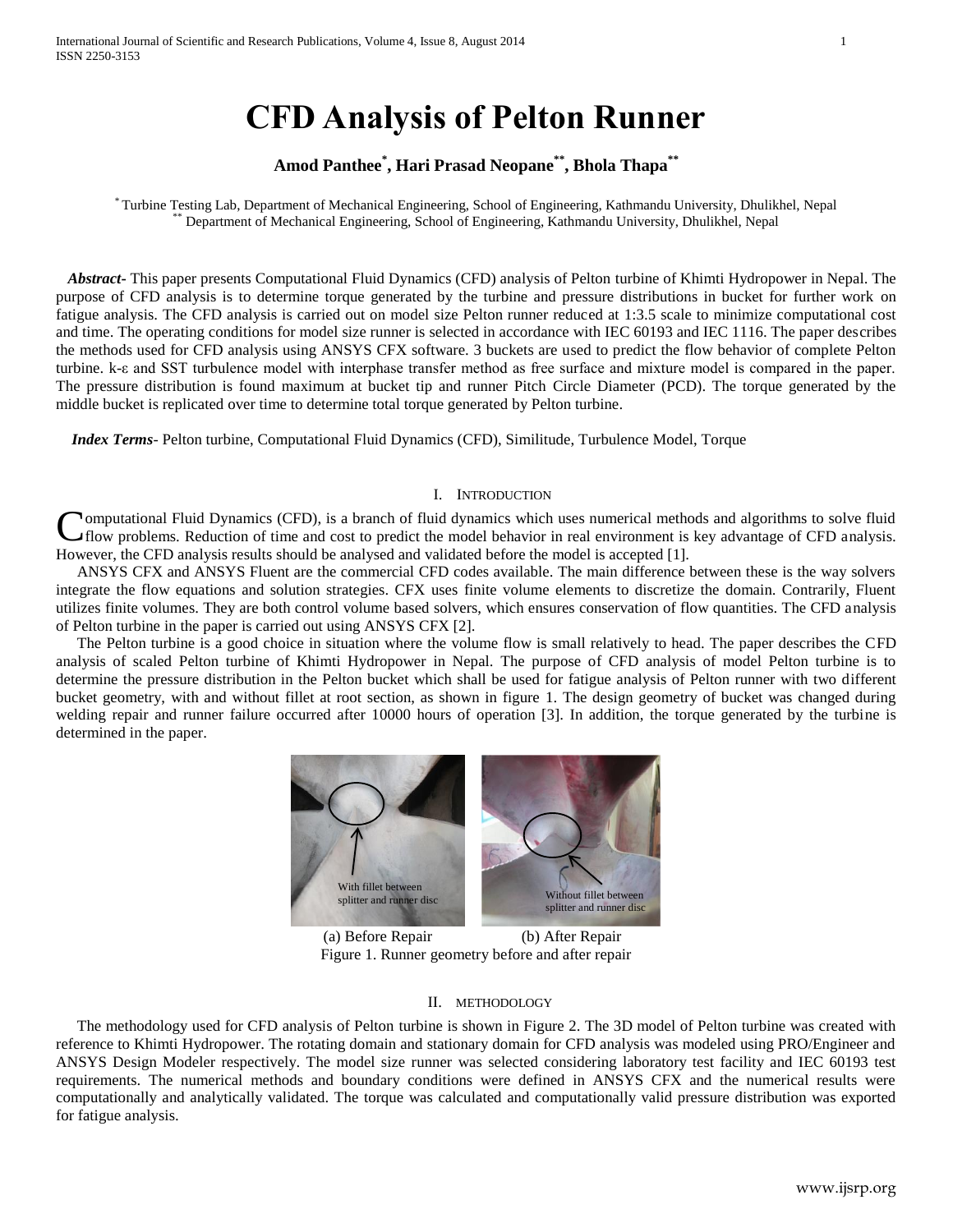International Journal of Scientific and Research Publications, Volume 4, Issue 8, August 2014 2 ISSN 2250-3153



Figure 2. Methodology for CFD analysis

#### III. 3D MODELING OF PELTON TURBINE

 2D contour plot of Pelton bucket was used to model 3D Pelton runner for CFD analysis. Each contour lines were exported using AutoCAD and imported in PRO/Engineer software to build 3D model, shown in Figure 3. Figure 4 shows the selected Pelton bucket for CFD analysis. Half bucket was selected for analysis since the Pelton bucket is symmetric about the splitter. This reduces the total time for computational analysis [4].





Figure 3. 3D Model of Pelton Turbine Figure 4. Selected Pelton Bucket for CFD Analysis

#### IV. SELECTION OF MODEL SIZE RUNNER

 Scaled runner has been selected to reduce the computational cost and considering the future prospects of verifying the CFD result at Turbine Testing Lab, Kathmandu University. The laboratory test facility and minimum requirements for model test of hydraulic turbines mentioned in IEC 60193 and IEC 1116 has been used to obtain hydraulic similitude conditions between the model and prototype. The turbine data for prototype is shown in Table 1.

A kinematically similar turbine is obtained when the model and prototype are geometrically similar and ratio of their fluid velocity and peripheral velocity is equal. A complete similarity is achieved when the Reynolds number is equal between the model runner and prototype in addition to kinematic similarity. These conditions are satisfied when the speed number is equal in both the turbines [5]. Therefore, equations  $1 - 3$  are used to determine the hydraulic similitude conditions [6].

Speed Number 
$$
(\Omega) = \frac{\omega}{\sqrt{Q}}
$$
 Equation 1  
\nSpeed Factor  $(n_{ed}) = \frac{n \times D}{\sqrt{E}}$  Equation 2  
\nFlow Factor  $(\Omega_{ed}) = \frac{Q}{D^2 \times \sqrt{E}}$  Equation 3

Besides, minimum requirements for model Pelton turbine as stated in IEC 60193 and hydraulic similitude conditions, shown in Table 2, and the laboratory test facility available at Turbine Testing Lab, shown in table 3, are used to determine the appropriate operating conditions for model Pelton turbine, shown in Table 4 [6] [7].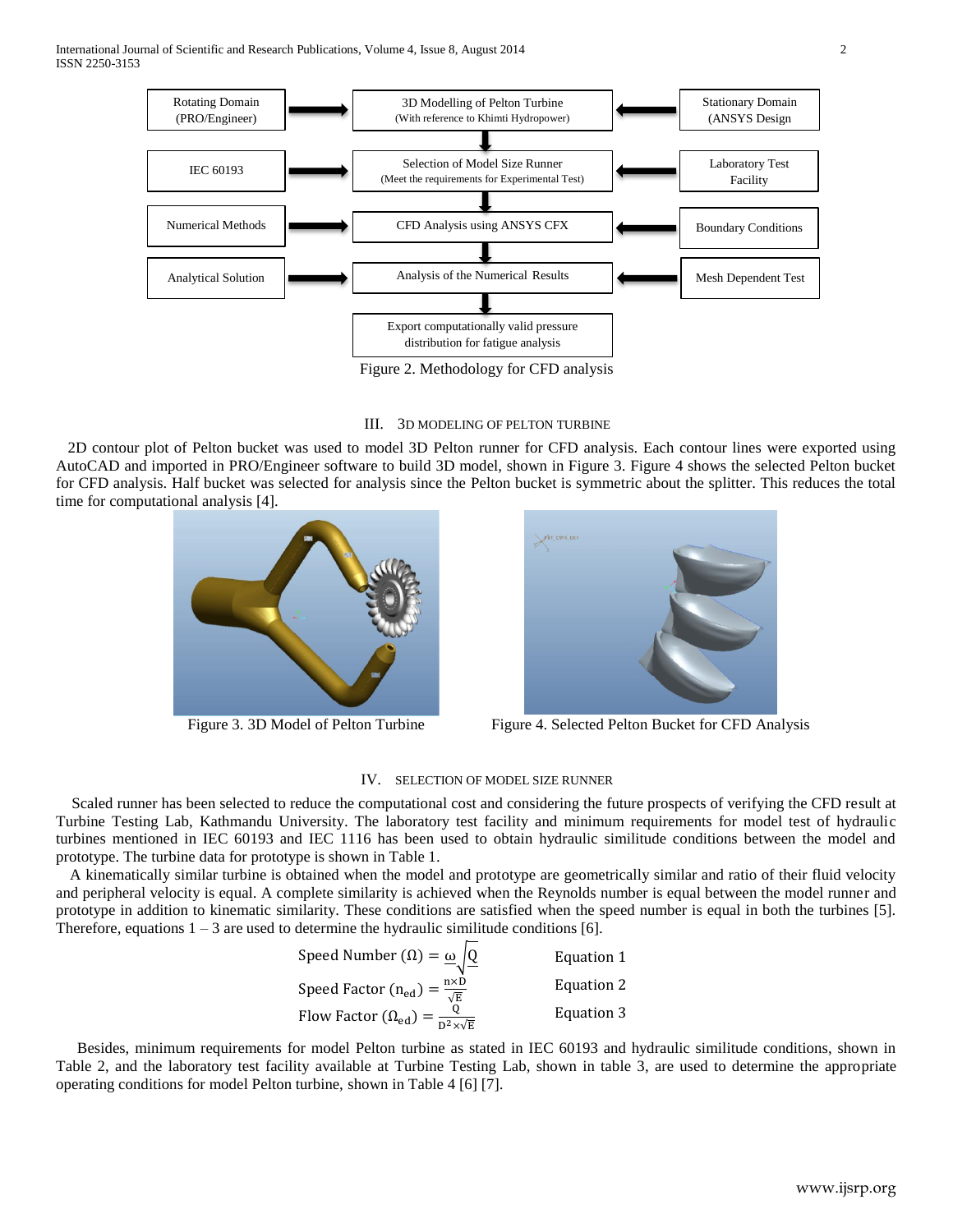Table 1: Turbine Data: Prototype

| Parameter               | Unit       | Value |
|-------------------------|------------|-------|
| Pitch Circle Diameter   | mm         | 1400  |
| Number of Buckets       |            | 22    |
| Number of Nozzles       |            | 2     |
| Head(H)                 | m          | 660   |
| Discharge $(Q)$         | $m^3/s$    | 2.15  |
| <b>Rotational Speed</b> | <b>RPM</b> |       |

Table 2: Hydraulic Similitude Conditions

| Parameter                         | Unit | Value           |
|-----------------------------------|------|-----------------|
| Speed Number                      |      | 0.076           |
| <b>Speed Factor</b>               |      | 10.44           |
| <b>Flow Factor</b>                |      | 0.014           |
| Minimum Reynold's Number          |      | $2 \times 10^6$ |
| Minimum Hydraulic Specific Energy | J/Kg | 500             |
| Minimum Bucket Width              | mm   | 80              |

Table 3: Laboratory Constraint

| Parameter       |               | Unit    | Value |
|-----------------|---------------|---------|-------|
| Head            | Open System   | m       | 30    |
| (H)             | Closed System | m       | 150   |
| Discharge $(Q)$ |               | $m^3/s$ | 0.5   |
| Torque $(T)$    |               | Nm      | 2000  |

Table 4: Selected Model Turbine Operating Condition

| Parameter                   | Unit    | Value |
|-----------------------------|---------|-------|
| Head $(H)$                  | m       | 53.9  |
| Discharge $(Q)$             | $m^3/s$ | 0.05  |
| Pitch Circle Diameter (PCD) | mm      | 400   |
| <b>Scale Factor</b>         |         | 1:3.5 |

## V. MESHING

 Stationary and rotating domain was discretized separately using ANSYS Meshing. The stationary domain, shown in Figure 5 (a), consists of two regions, water and air flow region. Water flow region is of prime interest while discretizing the stationary domain. Sweep method was used in core region of water while inflation method was used in boundary region of water and air [8]. The mesh in stationary domain consisted of structured hexahedral type mesh. Figure 5 (b), (c) shows the mesh in stationary domain.





Figure 6: Rotating Domain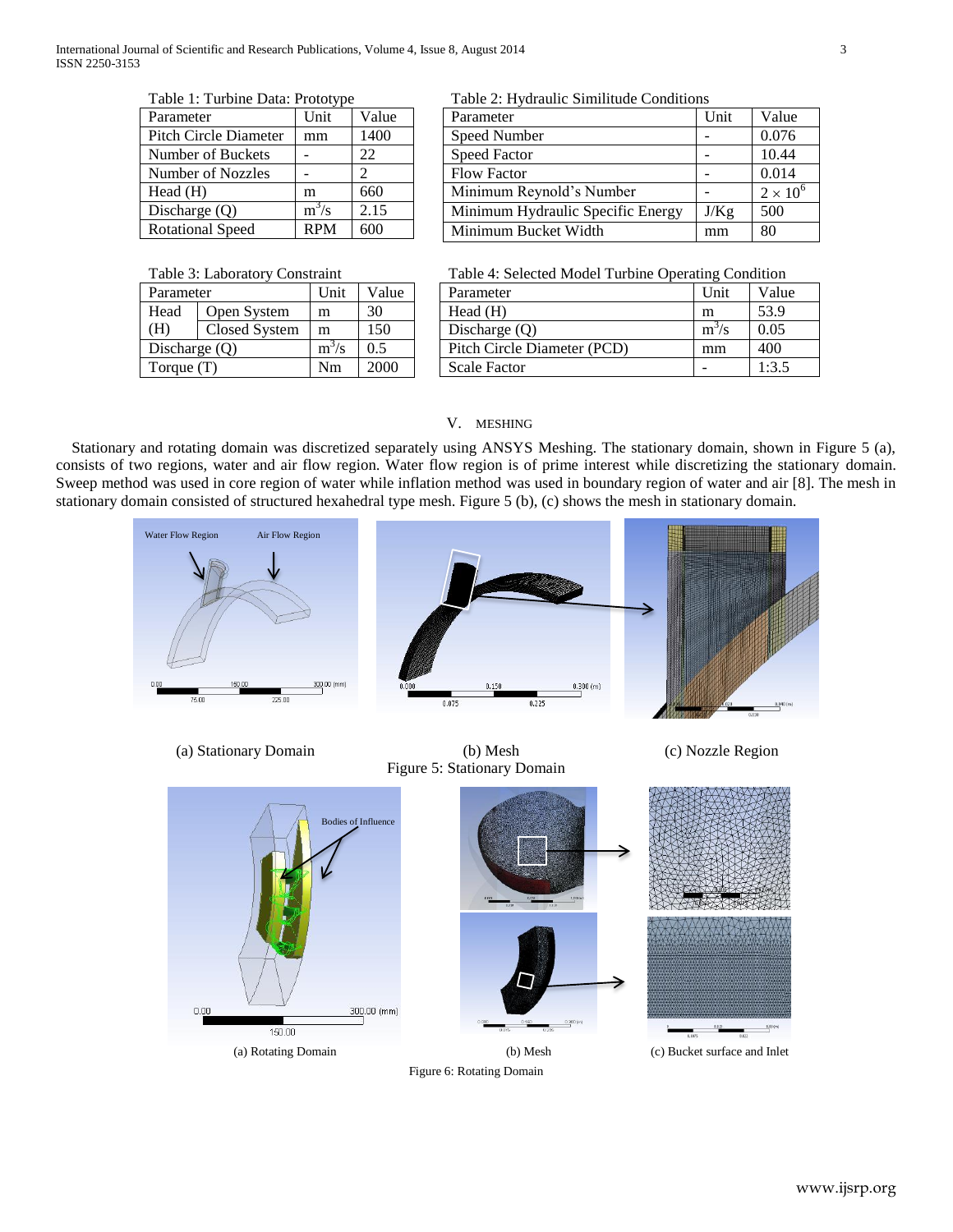Automatic type of meshing method was used in rotating domain due to complex geometry of the bucket. The rotating domain was divided into three region of interest where fine mesh was created. A body of influence method was used in inlet and outlet region of the bucket, and the bucket surface meshed using inflation method, shown in Figure 6 (a) [8].

## VI. NUMERICAL ANALYSIS

 The governing equations of viscous flow are based on conservation of mass, momentum and energy which are langrangian in nature. The governing equations are expressed using equations  $4 - 6$  [9].

| <b>Conservation of Mass:</b>     | $\frac{\partial \rho}{\partial t} + \rho \nabla V = 0$           | Equation 4 |
|----------------------------------|------------------------------------------------------------------|------------|
| <b>Conservation of Momentum:</b> | $ho \frac{DV}{Dt} = \rho g + \nabla \cdot \tau'_{ij} - \nabla p$ | Equation 5 |
| Conservation of Energy:          | $\rho \frac{dh}{dt} = \frac{dp}{dt} + \nabla(k \nabla T) + \Phi$ | Equation 6 |

The numerical analysis of CFD in Pelton turbine consists of incompressible fluid flow that reduces the conservation of mass and momentum to equation 7 – 8 respectively. In addition, the temperature effect is negligible during the analysis. Therefore, conservation of energy is ignored during analysis [9].

$$
\nabla \cdot V = 0
$$
\n
$$
\rho \frac{dV}{dt} = \rho g + \mu \nabla^2 V - \nabla p
$$
\nEquation 8\nEquation 8

The standard k- $\epsilon$  model is extensively used due to its excellent performance. But, it shows poor performance in unconfined flow regions where the boundary is curved, and in rotating and swirling flows. Similarly, the Wilcox model does not require wall damping functions and it is robust in near wall regions. However, its robustness is decreased due to sensitivity in free stream region. SST model is the hybrid model which used the Wilcox model in near wall region and standard k- $\varepsilon$  model in the fully turbulent region. A comparative study of turbulence model has been carried out using k-ε and k-ω based SST model separately in the paper [10].

The domain type for both the rotating and stationary domain was defined fluid. Air and water, both at  $25\degree C$ , with continuous fluid morphology was used in analysis. The fluid model was selected as homogeneous model with standard free surface model. The interface compression level was set to 2 to produce better convergence. Shear Stress Transport (SST) type turbulence model has been used with automatic wall function. The surface tension model has been set as continuum surface force with primary fluid as water. Interphase transfer model was studied separately using free surface and mixture model. The initial conditions for the fluid volume fractions was defined 1 and 0 for air and water respectively. Since there is no pressure difference between the inlet and the outlet, the reference pressure was set to 1 atmosphere. And the domain motion option was set to rotating and stationary for rotating and stationary domain respectively. The symmetry boundary condition was applied in the middle plane diving the turbine into two sections. Smooth wall with no slip conditions was applied in the bucket wall.

#### VII. RESULTS AND DISCUSSION

The CFD analysis was carried out using  $k-\epsilon$  and SST model separately using mixture model and free surface model as interphase transfer method, as shown in Table 5. The simulation failed to converge using k- $\varepsilon$  turbulence model. However, SST model converge for both mixture and free surface interphase models. This is due to the fact that k-e model has poor performance in unconfined flow where the boundary is curved. But, SST model uses  $k-\epsilon$  and Wilcox model in fully turbulent and near wall region respectively.

|                  | Mixture Model | Free Surface Model |
|------------------|---------------|--------------------|
| K E Model        | Failed        | Failed             |
| <b>SST</b> Model | Converged     | Converged          |

Table 5: Convergence Vs. Turbulence Model and Interphase Transfer

Mesh dependent test was carried out to computationally validate the result in seven different mesh sets. The total number of nodes was varied from 0.75 million to 4.3 millions. Figure 7 shows the mesh dependent test using

SST model using mixture model and free surface model as interphase transfer method. It was found that the results are better when using free surface model [11].

The pressure distribution in middle bucket was exported from ANSYS CFX, shown in Figure 8. It was found that the pressure peaks are obtained at bucket tip and PCD of runner. The pressure peak in bucket tip is due to flow disturbance when jet strikes bucket tip. It is obvious to obtain the pressure peak at runner PCD since the Pelton runner are designed such that it would convert most of the hydraulic energy to mechanical energy when the jet strikes the runner PCD [12]. The water volume fraction with velocity index and pressure distribution in Pelton bucket is shown in Figure 9.

The torque generated by the runner can be predicted by using the torque data produced by middle bucket. A single torque data is replicated over time calculating the frequency of bucket during rotation, using equation 9. The calculated frequency for the model turbine is 0.0045 seconds. Figure 10 shows torque generated by different buckets and total torque produced by Pelton turbine. The comparison of computational torque with analytical solution obtained using equation 10 showed that mechanical efficiency of the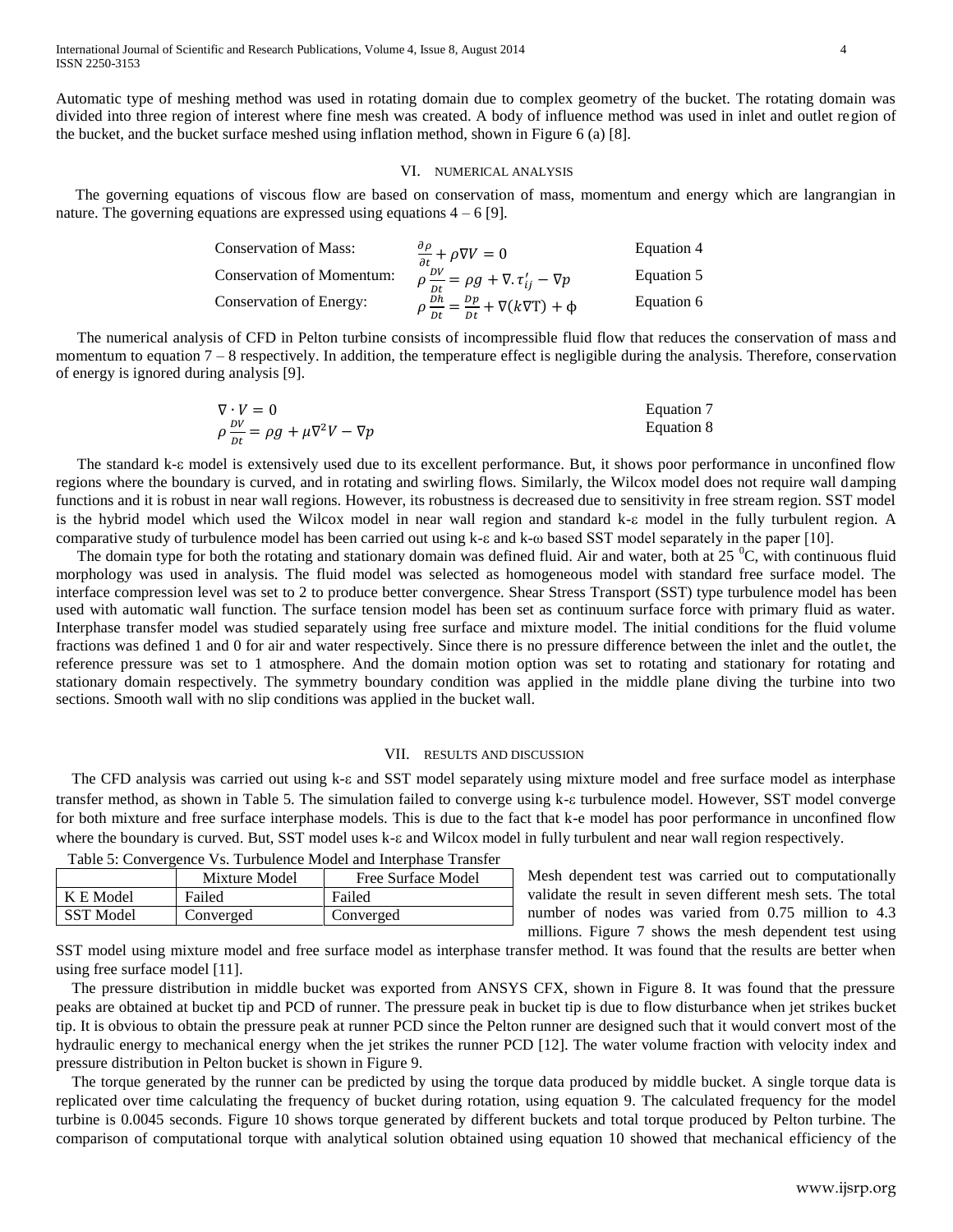turbine is 82.5%.





Figure 7: Maximum Pressure Vs. Mesh Set Figure 8. Maximum Pressure Vs. Time Steps



(b) At Runner PCD

Figure 9: Water Volume Fraction above 0.75 (left) and Pressure Contour in Pelton bucket (right)



Figure 10. Torque generated by buckets over time